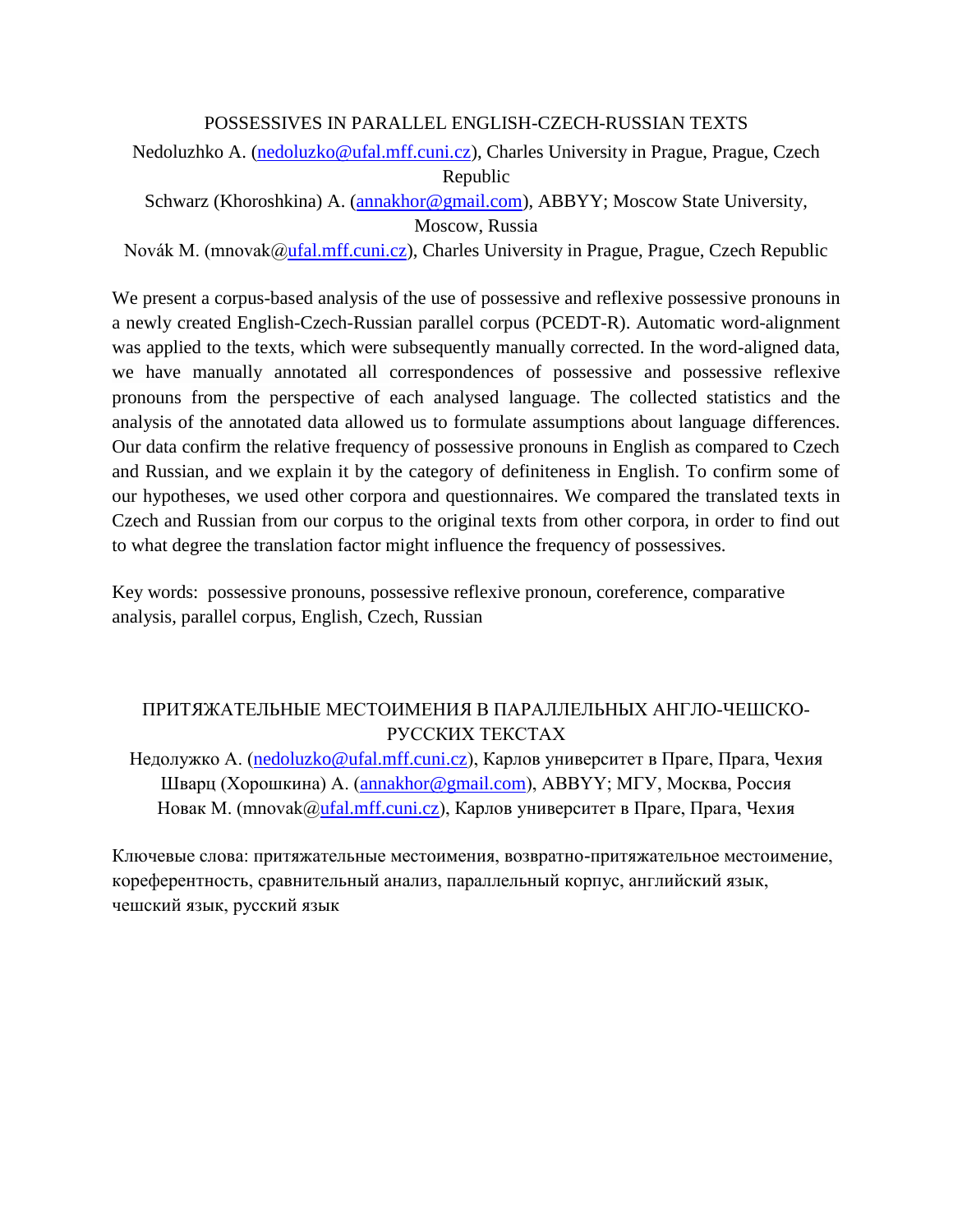#### *1. Introduction*

Possessivity and how it is expressed by means of possessive and reflexive possessive pronouns is a popular topic in theoretical linguistics. This subject is discussed from many different perspectives, e.g. typological, historical, semantic, syntactic and discursive. The approach used in this paper is contrastive, multilingual and corpus-based.

While analysing the correspondences between coreferential expressions in parallel English-Czech texts (Novák - Nedoluzhko, 2015), we have observed that possessive pronouns in English appear more frequently than they do in the same positions in Czech. This led us to carry out a systematic analysis of such cases. While analysing the Czech counterparts we discovered many language-specific details in Czech that required a comparison to another Slavic language in order to properly interpret this more thoroughly. And we chose Russian<sup>1</sup> for this analysis. The use of possessives has been analysed in detail for each language separately (see Section 2). However, Czech and Russian are typologically and genetically very close, and the rules for the use of possessives are quite similar. So, the general rule both for Czech and Russian is that a reflexive possessive can substitute personal possessive pronouns if it is coreferential with the subject. On the other hand, the use of possessives is not completely identical. For example, the distributive meaning of the reflexive possessive *svoj* is very common in Russian, while in Czech it is completely marginal, see Example 1:

(1) RU: *U každogo učenogho jesť svoja biblioteka –* CS: *Každý vědec má \*svou/vlastní knihovnu* [EN: Each scientist has his own library.]

The main concern of this paper is to investigate the use of possessive and reflexive possessive pronouns in English, Czech and Russian. For our analysis, we used a newly created three-language Czech-English-Russian parallel corpus (PCEDT-R, see Section 3), which we provided with automatic word alignment, its manual correction and annotation. For the aligned annotated data, we compiled the statistics of correspondences of the pronouns under analysis in the three languages (Section 4). The next step was to analyse the resulting correspondences. In Section 5, we provide proof for the assumption that Russian possessive and reflexive possessive pronouns occur less frequently than in English, however we also show that they are used significantly more frequently than in Czech. The differences between Czech and Russian are addressed in Section 6. The statistics of correspondences has been provided for the PCEDT-R corpus, the Czech and Russian parts consist of translated texts. The fact that these are translated texts could influence the frequency of pronouns of different types. For this reason, we compared our findings to the original texts (Section 7). The comparison also revealed some interesting differences in the use of possessives in Czech and Russian.

Overall in this paper, we use existing theoretical knowledge from non-corpus-based monolingual research, the annotation of corpus data and our language intuition to formulate hypotheses about the use of possessives in Czech, English and Russian and support them with the statistics from the three-language parallel corpus analysis. We have not found the theoretical

 $<sup>1</sup>$  One of the reasons is that there is extensive literature on this topic in Russian.</sup>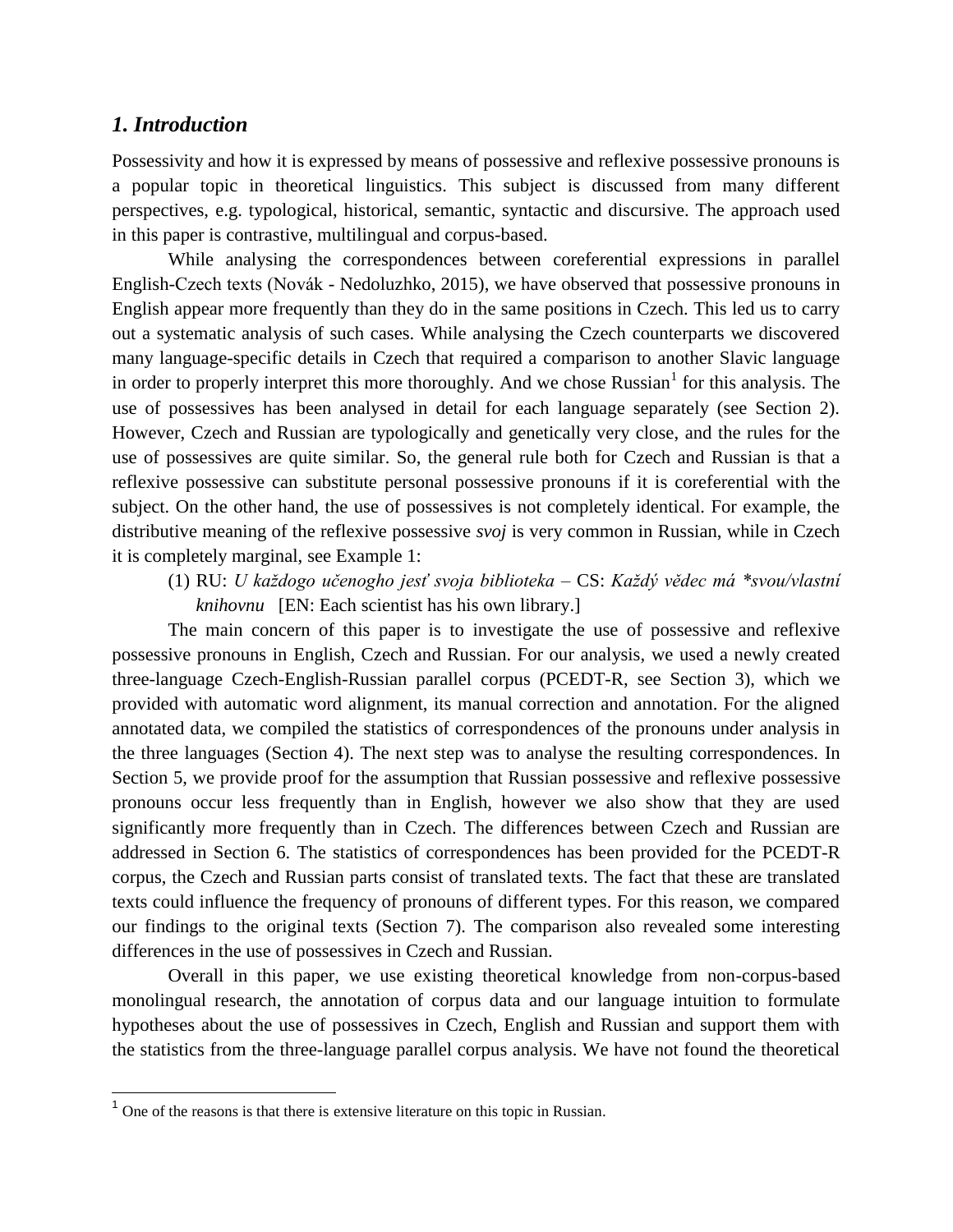basis for all of our assumptions yet, which is planned for the next stages of the research. We believe that the research in this field is helpful both for the improvement of machine translation work (e.g. it would be easier to identify which English possessives should be translated into Czech and Russian and which should not) and for theoretical comparative language analysis.

#### *2. Related work*

There is a variety of means to express the notion of possessivity (see e.g. a detailed survey in Brykina 2009). In this paper, we are interested, above all, in pronouns. In English, there is one group of possessive pronouns (*his, her, its, their*) 2 , which are translated into Czech and Russian as possessive (*jeho, její, jejich* in Czech, *jego, jeje, ich* in Russian) and possessive reflexive (*svůj* in Czech and *svoj* in Russian) pronouns.

For Czech, the description of personal and possessive reflexive pronouns begins with Svoboda (1880) and is further addressed in a number of theoretical studies and grammars (see e.g. in Gebauer 1890, Trávníček 1951, Daneš - Hausenblas 1962, Panevová 1986, Dočekal 2000, etc.). The concurrence of possessive and reflexive possessives is described in most detail for syntactic constructions with one predication (*Já čtu svou/?mou knihu = I'm reading my book*) and for cases with an explicitly embedded predication (*Já slyším tě zpívati svou/mou/tvou oblíbenou píseň. = I hear you sing <u>your/my</u> favorite song*<sup>3</sup>). Many examples of different types are systematically analysed, but the results are formulated rather as tendencies than as strong rules and are based on syntactic (Trávníček 1951, Daneš - Hausenblas 1962, Dočekal 2000), semantic (Panevová 1986) or discursive (Čmejrková 1998) criteria. For Russian, the concurrence of possessive and reflexive possessive pronouns is addressed in most detail in Padučeva (1985); the author provides ten distinctions between the different types and explains them with syntactic, semantic and referential arguments. Some non-typical types of control of possessive reflexive were addressed in Fed'ko (2007).

As for the meanings of the reflexive possessive in Russian, Padučeva (1983) considers 6 different types of *svoj*. The basic type is the possessive form of a reflexive pronoun *sebja* (*oneself*), the same as in Czech; other meanings are derived from the basic one with additional functions added, such as the distributive meaning, the meaning of 'special', 'appropriate', the contrast 'one's own' ↔ 'somebody's else' and so on. In contrast to Czech (Panevová, 1986), Padučeva describes the tendency of *svoj* to take part in different kinds of idiomatic expressions. And in addition to the six meanings of *svoj* introduced in Padučeva (1983), Brykina (2009) mentions that it may be used in sentences where it is semantically redundant, though it also possesses discursive or syntactic functions, such as indicating the focus of attention and maintaining referential connectivity (Brykina, 2009:135ff.).

The study of meaning and distribution of possessive and reflexive possessive pronouns in our analysis is closely connected to the subject of external possessivity. In this respect, we took

 $2<sup>2</sup>$  Here and later, we only speak about possessives in the third person.

<sup>&</sup>lt;sup>3</sup> This Gebauer's (1890) example was used by many researchers addressing this topic.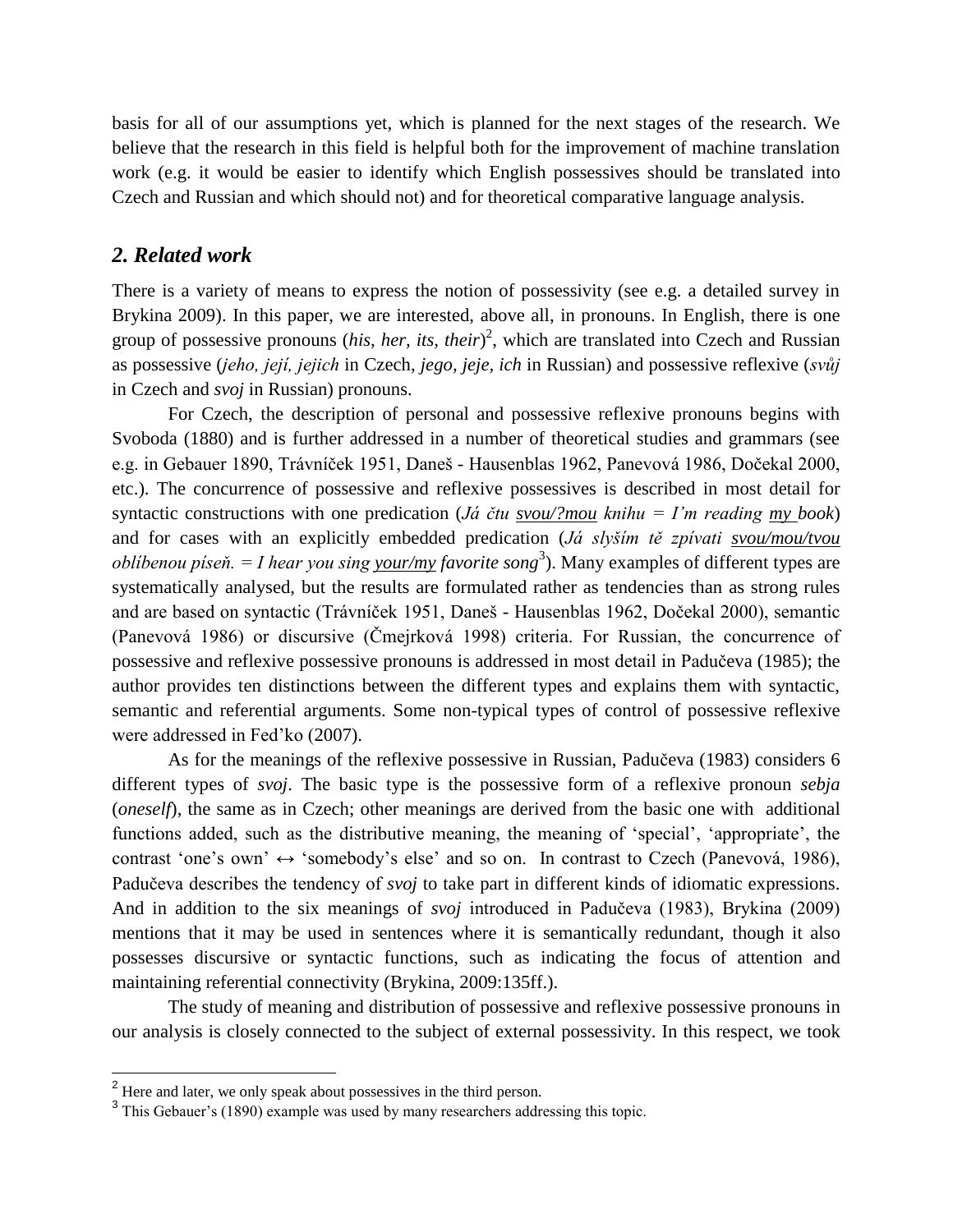into account the research provided in Brykina (2005, 2009) and Kibrik (2003) for Russian and Krivan (2007) for Czech.

As for existing parallel corpora including all the languages under analysis, there are the Intercorp (a part of the Czech National Corpus)<sup>4</sup> and the ParaSol<sup>5</sup> multi-language corpora. In Intercorp, parallel data can be excerpted for pairs of languages, namely separately for e.g. English-Czech and Czech-Russian. Texts in both corpora are automatically sentence-aligned, there is no word-alignment. As far as we know, parallel language data have not been used for this kind of analysis yet. The research addressing semantic and pragmatic functions of possessives in Czech mostly relies on the linguistic intuition of the authors and the analysis of constructed or specially found examples.

## *3. Data and methods*

Our core analysis is based on the newly created three-language parallel English-Czech-Russian corpus. The English-Czech part of it was taken from the Prague Czech-English Dependency Treebank (PCEDT, Hajic et al. 2012) and translated into Russian (in what follows, the abbreviation **PCEDT-R** will be used for this three-language parallel corpus). Given the size of PCEDT, the translation and the manual annotation of word alignment of the entire PCEDT would be extremely time-demanding. We therefore limited the dataset to only 1078 sentences located in the first half of the PCEDT section 19, i.e. the 50 documents from wsj\_1900 to wsj\_1949.

The English part consists of the Wall Street Journal (WSJ) section of the Penn Treebank (Marcus et al., 1999). The Czech and Russian parts were manually translated from the English source sentence by sentence.<sup>6</sup> The linguistic annotation in the English-Czech part of PCEDT-R is provided within the following annotation layers: the lowermost "word" layer (w-layer) representing the tokenized plain text, the morphological layer (m-layer) containing automatic part-of-speech tagging and lemmatization, the analytical layer (a-layer) representing surface dependency syntax, and the deep syntax or tectogrammatical layer (t-layer). The t-layer includes semantic labeling of content words (nouns, adjectives, adverbs, and verbs) and coordinating conjunctions, ellipsis reconstruction, coreference annotation, and argument structure description based on a valency lexicon. PCEDT-R is the same excerpt of texts that was used for analysis of coreferential expressions in English and Czech (Novák - Nedoluzhko, 2015), thus it already contains manual annotation of word alignment for English personal and possessive pronouns and

<sup>&</sup>lt;sup>4</sup> Texts in Intercorp are taken from the Project Syndicate website (http://www.project-syndicate.org).

<sup>&</sup>lt;sup>5</sup> The project of the Humboldt University of Berlin, http://www.slavist.de/

<sup>&</sup>lt;sup>6</sup> The Czech translation has been created for the whole PCEDT (ca. 50,000 sentences, see Hajič et al., 2012) by professional translators. The translation into Russian has been completed recently by A. Schwarz. The Czech and Russian translators were instructed to keep the sentence structure of the source texts. The aim of the research was completely unknown to Czech translators. As for the Russian translator, she was informed that the texts were intended for a comparative study of coreference chains. This fact could affect the translation, therefore we compared the differences between translated texts in Russian and Czech. The results showing the smaller difference between original and translated texts for Russian than for Czech in our corpus are presented in Section 7 below.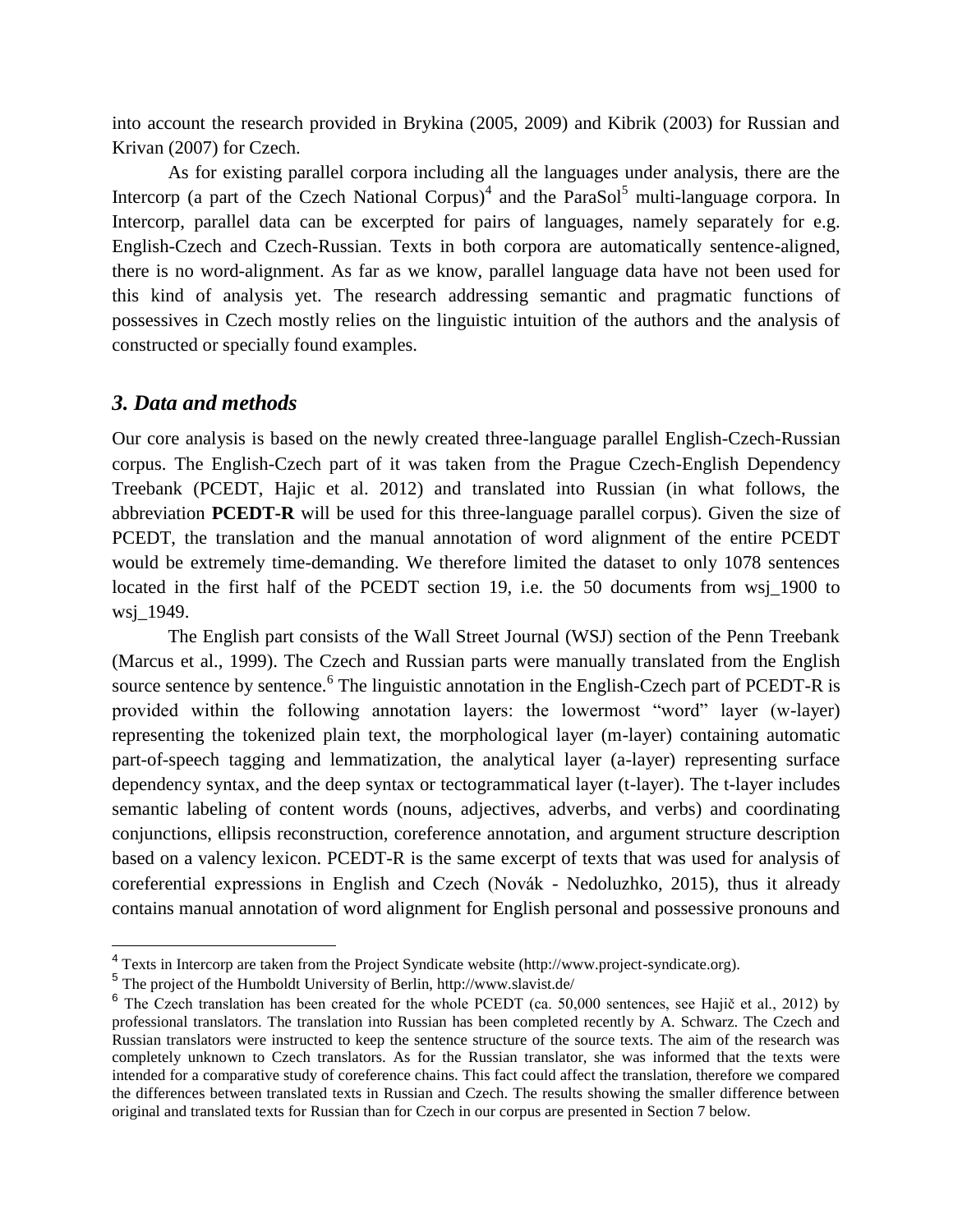Czech relative pronouns. The Russian part was automatically aligned with the Czech part of PCEDT using GIZA++ (Och and Ney, 2000), which was run on a large amount of parallel Czech-Russian data. The resulting triples containing possessive units (in at least one of the languages used) have been manually annotated and analysed from the perspective of each language separately.

English | Czech | Russian texts  $50$ sentences and the sentences of  $1,078$ tokens 10.560 25,477 25,396 possessive 238  $106$  120 possessive-reflexive pronouns - 91 85 morphological and syntactic annotation yes yes yes no (planned)

Table 1 shows some of the basic statistics and information related to the present work calculated on PCEDT-R.

Table 1. Statistics for PCEDT-R

To confirm our hypotheses formulated on the basis of examples and statistics from PCEDT and its Russian translation, we also used the examples from *InterCorp*. However, parallel texts there only have sentence automatic alignment and automatic morphological tagging, they are not word-aligned. It means that searching for possessive pronouns there leads to numerous false results. In this study, we do not use the statistics obtained from this corpus. We used it to search for specific triples of sentences (ENG-CS-RU) for cases that we considered to be of interest. In general, over 600 English-Czech-Russian triples have been concerned in Intercorp, and only 70 of them are relevant for our analysis.

Our core analysis is based on corpus data, but to confirm some of our general estimates, we also used two short questionnaires for native speakers of Czech. Mainly, they contain questions aiming to find systematic differences between Czech and Russian possessives and are based on the functional description of reflexive possessive pronoun *svoj* in Russian completed by E.V. Padučeva (Padučeva, 1983).

### *4. Statistics*

For PCEDT-R, we have calculated the number of occurrences of counterparts of aligned possessive and reflexive possessive pronouns. The calculation has been completed for each of the analysed languages.

Tables 2, 3 and 4 show the statistics for the aligned counterparts for English, Czech and Russian respectively. Possessives in language A may be mapped on the following categories in language B: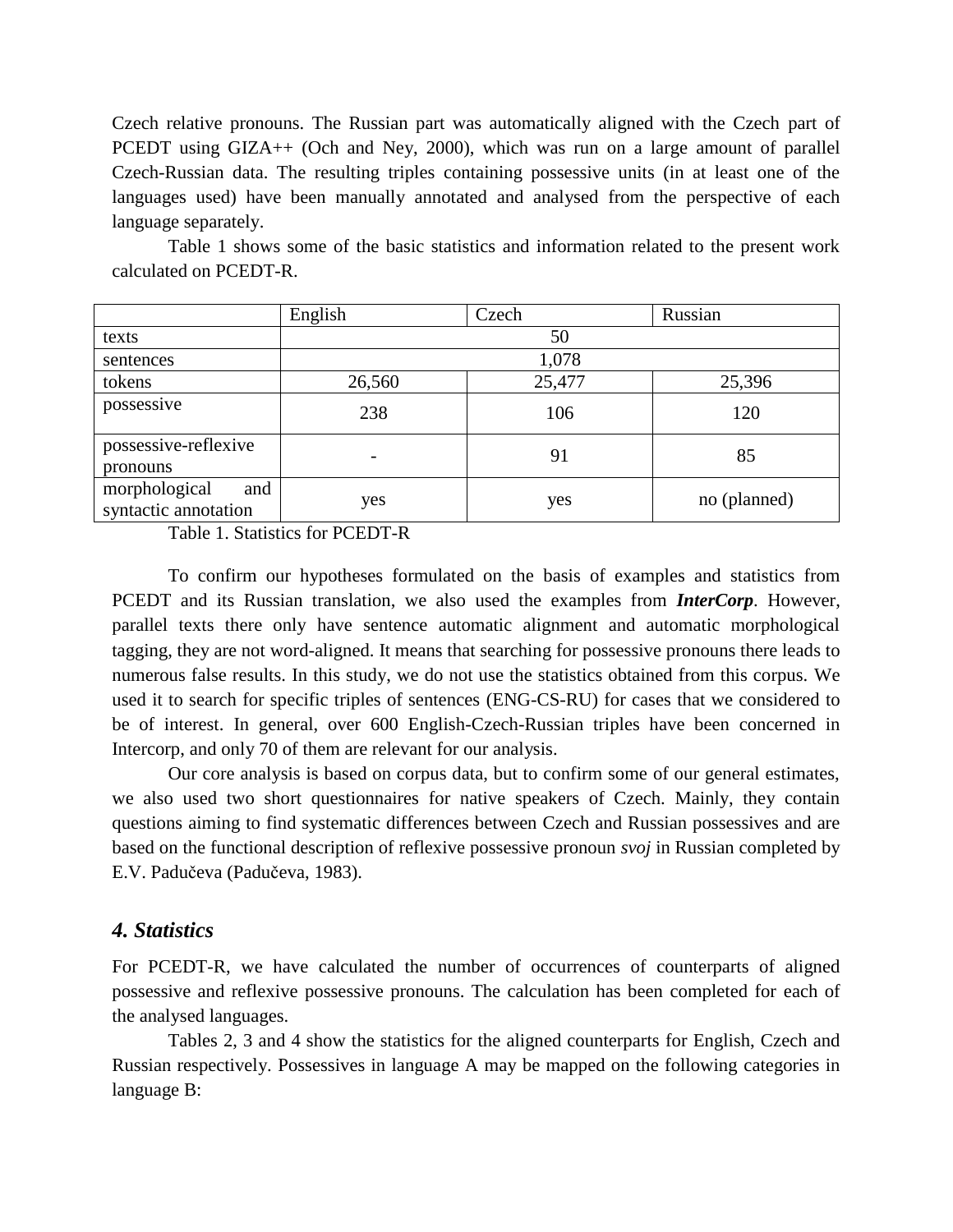- possessive pronouns (the *poss* label, e.g. EN: *his* RU: *jego* CS: *jeho*);
- reflexive-possessive pronouns (the *refl-poss* label, e.g. EN: *his* RU: *svoj* CS: *svůj*);
- nouns, anaphoric zeros, demonstrative and personal pronouns (the *NP* label, see Example 2);

(2) EN: *<His>* [Steppenwoolf's – *AN et al.*] *board members alone have pledged \$800,000. –* RU: *Только члены правления <Степпенвулф> обещали \$800000.*

external possessive expressions, the definite article (in English) or relative clauses (the *other* label, see Example 3, where the possessive meaning is expressed in Czech with external dative reflexive *si*, and Example 8 in Section 5 below for the definite article);

(3) EN: *Glenn and Sharon Beebe of Cincinnati had sued the com - pany in 1981 after installing Burlington carpets in <their> office. –* CS: *Společnost zažalovali Glenn a Sharon Beebeovi z Cincinnati v roce 1981 poté, co <si> koberce Burlington položili do kanceláře.*

Possessive and reflexive possessive pronouns may remain unaligned in two cases: Еither when no possessive expression has been used in the same syntactic construction (the *no-poss* label), or the syntactic construction of the translated sentence has been reformulated, making the word alignment impossible (the *reword* label). Rewordings include cases where e.g. a biclausal construction in one language becomes a monoclausal construction in the other (see Example 9 in Section 5 below), comitative in one language and coordination in the other (*a boy with his father* vs. *a boy and his father*) and so on.

|           |      |           | external means |       | not aligned |        |
|-----------|------|-----------|----------------|-------|-------------|--------|
|           | poss | refl-poss | NP             | other | no-poss     | reword |
| <b>CS</b> | 92   | 80        | O              | O     | 39          | 15     |
| <b>RU</b> | 112  | 83        |                |       | 25          | 10     |

Table 2. Counterparts of English possessive pronouns in Czech and Russian

Table 2 shows that a significant<sup>7</sup> part of English possessive pronouns have other (or no) means of expression in Czech and Russian: Only 72% (92+80) and 82% (112+83) of English possessive pronouns are expressed by Czech and Russian possessive and reflexive-possessive pronouns, respectively. However, there is also a significant difference in expressive means between Czech and Russian. The reasons for such a difference (about 10%) can be found in the translator's style or special language features and will be addressed in more detail in later sections. It is also possible that the difference between the frequency of pronouns Russian and Czech is occasional, the lack of pronouns in Czech being partly compensated by rewording (15 in Czech vs. 10 in Russian) and externally expressed possessivity.

 7 This is significant at p-level p≤0.05. Significance has been calculated by bootstrap resampling using 100,000 samples. The same holds for all other claims about differences referred to as significant.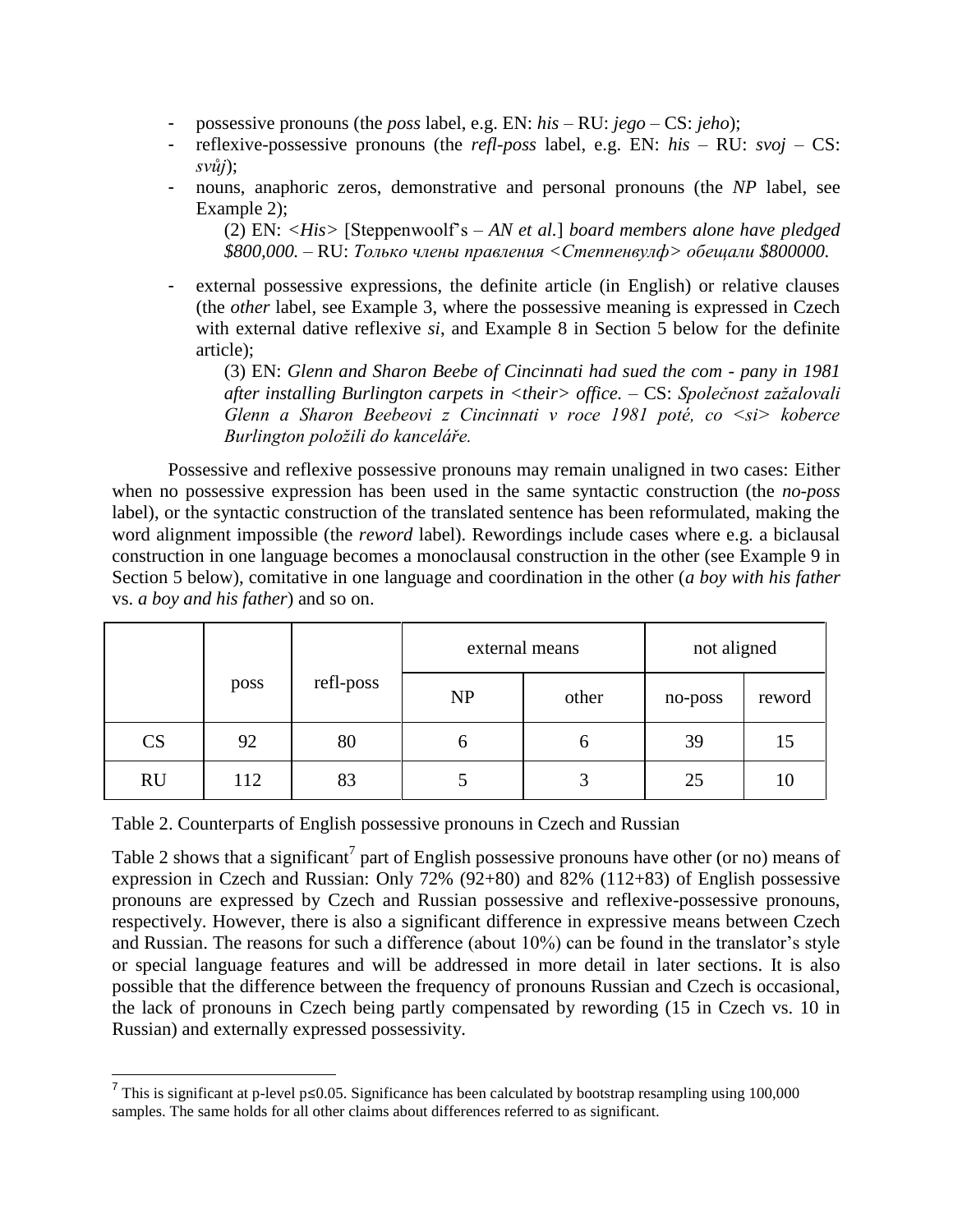|           |      |                          |           | external means |         | not aligned |  |
|-----------|------|--------------------------|-----------|----------------|---------|-------------|--|
|           | poss | refl-poss                | <b>NP</b> | other          | no-poss | reword      |  |
| EN        | 174  | $\overline{\phantom{0}}$ | 5         | b              | 3       | q           |  |
| <b>RU</b> | 94   | 62                       | 9         |                | 22      | 10          |  |

Table 3. Counterparts of Czech possessive and reflexive possessive pronouns in English and Russian

|                            |      |                          | external means |       | not aligned |        |
|----------------------------|------|--------------------------|----------------|-------|-------------|--------|
|                            | poss | refl-poss                | <b>NPs</b>     | other | no-poss     | reword |
| EN                         | 196  | $\overline{\phantom{a}}$ | $\overline{2}$ |       | 3           |        |
| $\mathop{\rm CS}\nolimits$ | 81   | 73                       | b              |       | 28          | 14     |

Table 4. Counterparts of Russian possessive and reflexive possessive pronouns in English and **Czech** 

# *5. Analysis: English*  $\leftrightarrow$  *Czech & Russian: the definiteness hypothesis*

One of the most interesting points addressed in Novák – Nedoluzhko (2015) concerns the expression of possessivity in English and Czech. The statistics of the correspondence of English possessive pronouns to their Czech counterparts confirms the general tendency of Czech to express personal possessive pronouns less frequently than in English. For example, in Czech, it is not common to use a possessive (or a reflexive possessive) pronoun in sentences like (4). However, it is not ungrammatical. The Czech sentence in Example 4 would remain grammatically correct after adding a reflexive possessive *svůj*.

(4) EN: *As a result of <their> illness, they lost \$ 1.8 million in wages and earnings*. - CS: *Důsledkem (<své>) nemoci přišli na mzdách a výdělcích o 1.8 milionu dolarů*.

We suggest that the high frequency of possessives in English is related to the grammatical category of definiteness. English has a strong tendency to avoid using bare nouns, i.e. nominal groups (especially in singular) should be mostly specified by either an article or another determiner. Possessive pronouns in cases such as *their* in Example 1 express definiteness even more explicitly than the definite article does, giving a monosemantic reference to the possessor. As a Slavic language without grammatical category of definiteness, Czech does not have such a strong tendency to express it. If our suggestion is correct, the situation in Russian should be more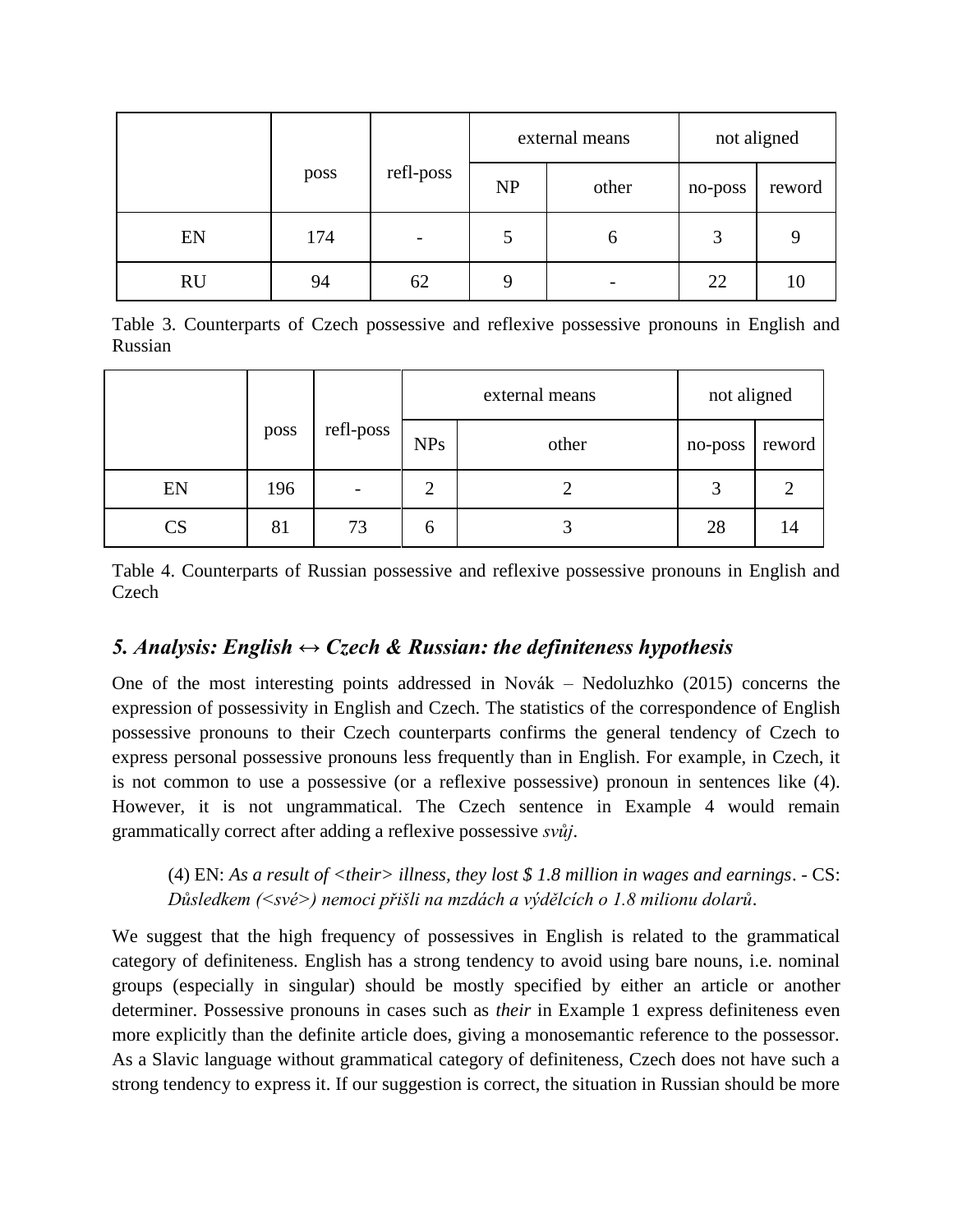similar to Czech than to English, as it is also a language without obligatory expression of definiteness.

The translation of the sentence (4) into Russian supports this assumption: The use of the reflexive possessive pronoun *svoj* is grammatically correct but it is neither obligatory nor especially common.

(4)' RU: *В результате (<своей>) болезни они потеряли \$ 1.8 млн. заработной платы и других доходов*.

As shown in Table 2 for PCEDT-R, ca. 23% (39+15=54 occurrences) of English possessive pronouns are not expressed in Czech. For Russian, this number is lower: unexpressed pronouns make up ca. 15% (25+10=35 occurrences), but the difference with English is still statistically significant. In 13 cases (5%) in PCEDT-R, English possessive pronouns were not translated either into Czech or Russian. These are mostly the cases where the pronouns rather expresses definiteness than possessivity, cf. English *its* in *its first quarter* in Example 5.

(5) EN: *However, Bear Stearns on Monday reported improved earnings for <its> first quarter, ended Sept. 29*. - CS: *Společnost Bear Stearns nicméně v pondělí oznámila zvýšené výdělky za <> první čtvrtletí , končící 29. září*. - RU: *Однако, Bear Stearns в понедельник сообщил об увеличившейся прибыли за <> первый квартал, закончившийся 29 сентября*.

There are occasional examples (one found in PCEDT-R, and some were found in Intercorp or can be constructed), where an English construction with a possessive was translated into Czech with a determiner, but with a different one than used in English. See Example 6 with the demonstrative pronoun *ten* in Czech. In Russian, the reflexive possessive *svoj* remains expressed (like in English).

(6) EN: *Lionel also urged holders of its stock and debt not to tender <their> securities*.. - CS: *Společnost Lionel též tlačí vlastníky svých akcií a dlužníky, aby <tyto> cenné papíry nenabízeli*… - RU: *Лайонел также убедил держателей его акций и долгов не номинировать <свои> ценные бумаги*...

Occasionally (4 instances in PCEDT-R), English possessives can also be translated into Czech or Russian with relative clauses (see Example 7 for Russian):

(7) EN: *Coupled with <his> current 1.2 million shares [...] the stake would have given him control of 55% of the concern*. - CS: *Ve spojení s <jeho> současným 1.2 milionu akcií [...] by mu tento podíl poskytl kontrolu nad 55% podniku*. - RU: *Будучи соединена с 1.2 миллионами акций, которыми он в данный момент владеет [...] эта ставка обеспечила бы ему контроль 55% концерна*.

Observing the PCEDT-R data from the perspective of Czech and Russian, we can see that much fewer possessive expressions do not find their counterparts in English, than it was for the perspective English  $\rightarrow$  Czech and Russian. For Czech (see Table 3), among 197 possessive and reflexive possessive pronouns, only 12 remain unexpressed (3 *no-poss* and 9 rewordings). Other cases are expressed either with possessive pronouns (174 cases), possessive nominal groups (e.g., *the company's* instead of *its -* 5 cases) or the definite article (6 cases, see Example 8). For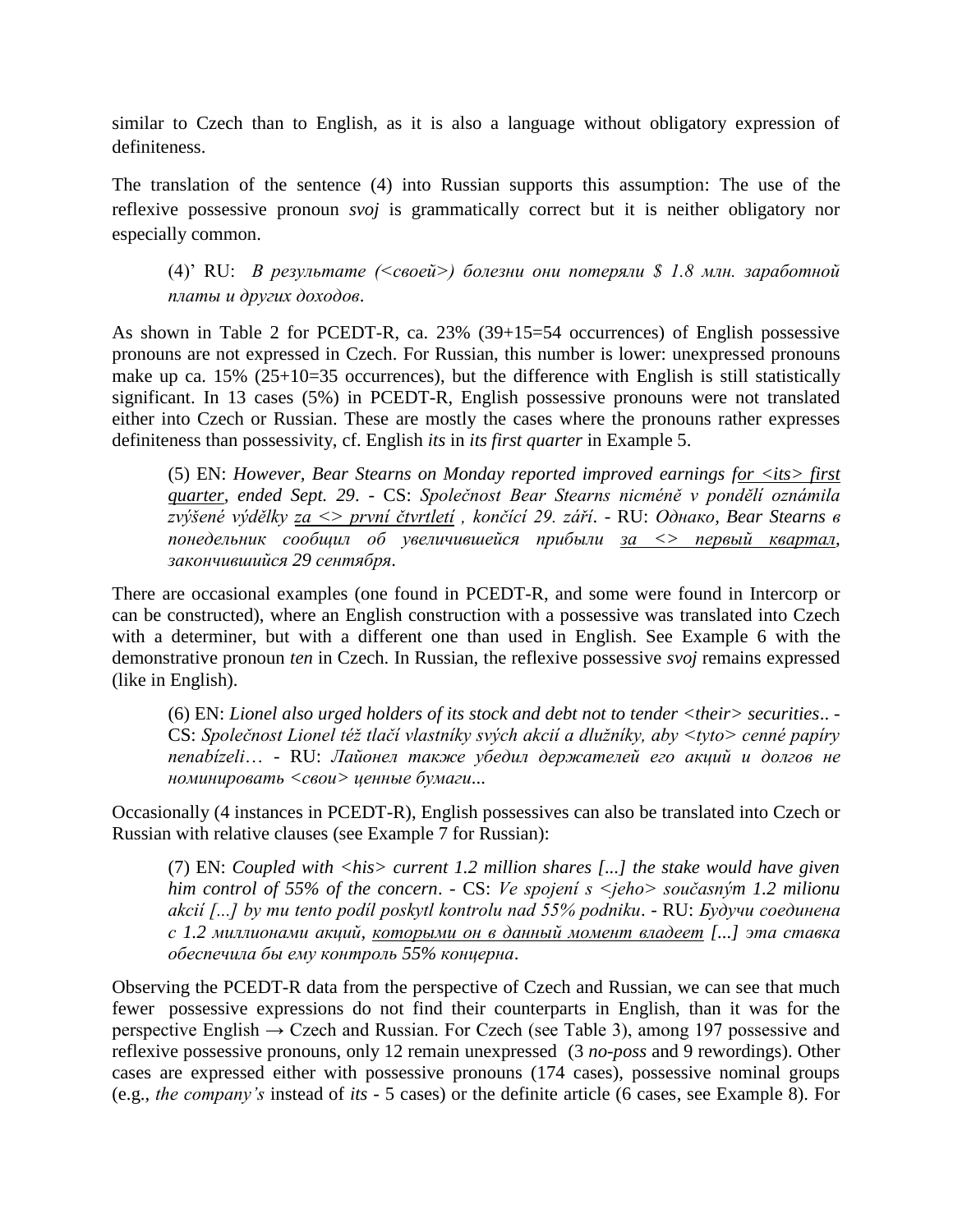the perspective Russian  $\rightarrow$  English & Czech (see Table 4), these numbers are even smaller: Among 205 Russian possessive and reflexive possessive pronouns, 3 possessive pronouns (5%) are not expressed at all and 2 cases are rewordings. Other cases are expressed with possessive pronouns (196 cases), possessive nominal groups (2 cases) and the definite article (2 cases).

(8) CS: *Tento maloobchodník nebyl schopen najít pro <svoji> budovu kupce. -* EN: *The retailer was unable to find a buyer for <the> building. -* RU: *Компания была неспособна найти покупателя для <> здания*.

The interchangeability of a possessive pronoun and the definite article is especially interesting. It appears to be relatively systemic. Not only in PCEDT-R, but also in Intercorp, we can easily find examples where Czech and Russian possessive (or possessive reflexive) pronouns are aligned with the English definite article *the*. On the one hand it speaks in favor of our idea of correlation between the English grammatical category of definiteness and the frequency of possessive pronouns as compared to the Slavic languages Czech and Russian. On the other hand, it also means that possessive pronouns in Czech and Russian do not always express the possessivity exclusively. This meaning of reflexive possessive *svoj* and other possessive pronouns was described for Russian in Brykina (2009) but as far as we know no extensive research has been done for Czech.

The analysed examples allow us to confirm the proposed definiteness hypothesis, but more data need to be analysed to formulate the distributional rules more precisely. There are also some aspects of comparison that should be addressed in more detail in further analysis. For example, it seems that in cases where possessive pronouns fill actant positions in valency frames, they seem to be more frequent in Czech and Russian than in English (Example 9). Possessives in Czech and Russian tend to be more obligatory if the possessor's antecedent is more distant from the pronouns or belongs to a different clause (*судья Bork никогда не будет иметь высокого шанса на* ? <*свое*>/??<*его*>/<>*утверждение* // *судья Bork никогда не будет иметь высокого шанса на то, что* <*его*>/??<0> *утверждение будет одобрено*).

Some syntactic constructions (e.g. *as the strike enters <its> 15th day today* at the beginning of the sentence) are typically translated from English into Czech and Russian without possessives.

(9) CZ *...dolu na měď ve městě Cananea v Mexiku, který byl mimo provoz od konce srpna, kdy mexická vláda oznámila <jeho> krach..*. -- EN: *… at the Cananea copper mine in Mexico, which hasn't been operating since <it> was declared bankrupt by the Mexican government* - RU: *…на медном руднике Кананеа в Мексике, который не действует с тех пор, как мексиканское правительство объявило о <его> банкротстве.*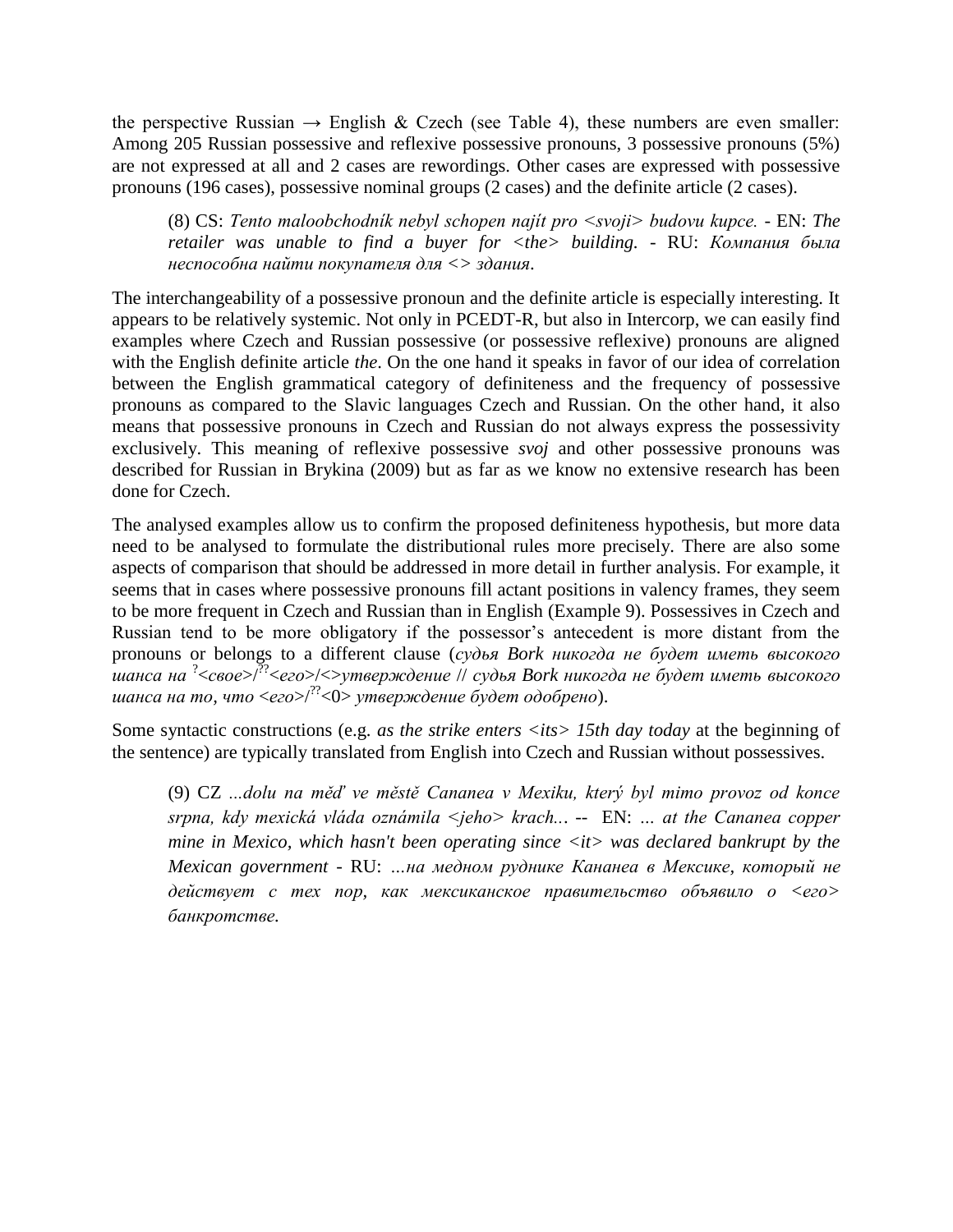## *6. Analysis: Czech ↔ Russian*

### *6.1 Optionality of possessive and reflexive possessive pronouns in Czech and Russian*

As we have observed in Section 4, Table 2 shows a significant difference in the frequency of possessive and reflexive possessive pronouns between Russian and Czech when translated from English possessive pronouns. It shows that possessives in Russian are used more frequently in translations. Why is it so? To answer this question, we have annotated optionality in PCEDT-R. Next to each sentence with a possessive or reflexive possessive pronoun, the label <OPT> was inserted in the cases where the possessive element could be omitted or inserted (if missing). The possibility to omit the pronoun does not necessarily infer that the meaning remains absolutely the same, it is rather our assumption that in the same pragmatic context, the sentence could be also used without this pronoun, and the possessive meaning may be mostly reconstructed from the context.

Table 5 shows a similar optionality in Czech and Russian:<sup>8</sup> Out of the translations of 238 English possessive pronouns, 50 and 54 cases, respectively (ca. 20% in both cases), are optional. However, in Czech, optionality was marked in a larger number of cases where possessivity was not expressed (13 cases in Czech vs. only two cases in Russian). Moreover, we observe a substantial difference in optionality of expressing possessivity between possessive and reflexive possessive in both languages: Reflexive possessives can be omitted more frequently (27 and 36 cases of reflexive possessives vs. 10 and 16 possessives in Czech and Russian respectively).<sup>9</sup> This fact appears especially interesting if we compare these numbers with the numbers in Table 2, showing that, in general, possessive pronouns are more frequently translated with possessive pronouns than with reflexive possessives in Czech and Russian.

|              | expressed OPT | unexpressed OPT | total OPT | all nodes |  |
|--------------|---------------|-----------------|-----------|-----------|--|
| cz refl_poss | 27            | 13              | 50        |           |  |
| cz poss      | 10            |                 |           |           |  |
| ru refl_poss | 36            |                 |           | 238       |  |
| ru poss      | 16            |                 | 54        |           |  |

Table 5. Optionality of possessive means in Czech and Russian

<sup>&</sup>lt;sup>8</sup> This fact was not checked for statistical significance, because optionality is a subjective feature.

<sup>&</sup>lt;sup>9</sup> The reasons for this difference can be rather empirical: reflexive possessive is coreferential to the subject, so possessor may be easier reconstructable from the context that in cases of non-reflexive possessivity. However, this has not been proved and will be eventually addressed in the future work.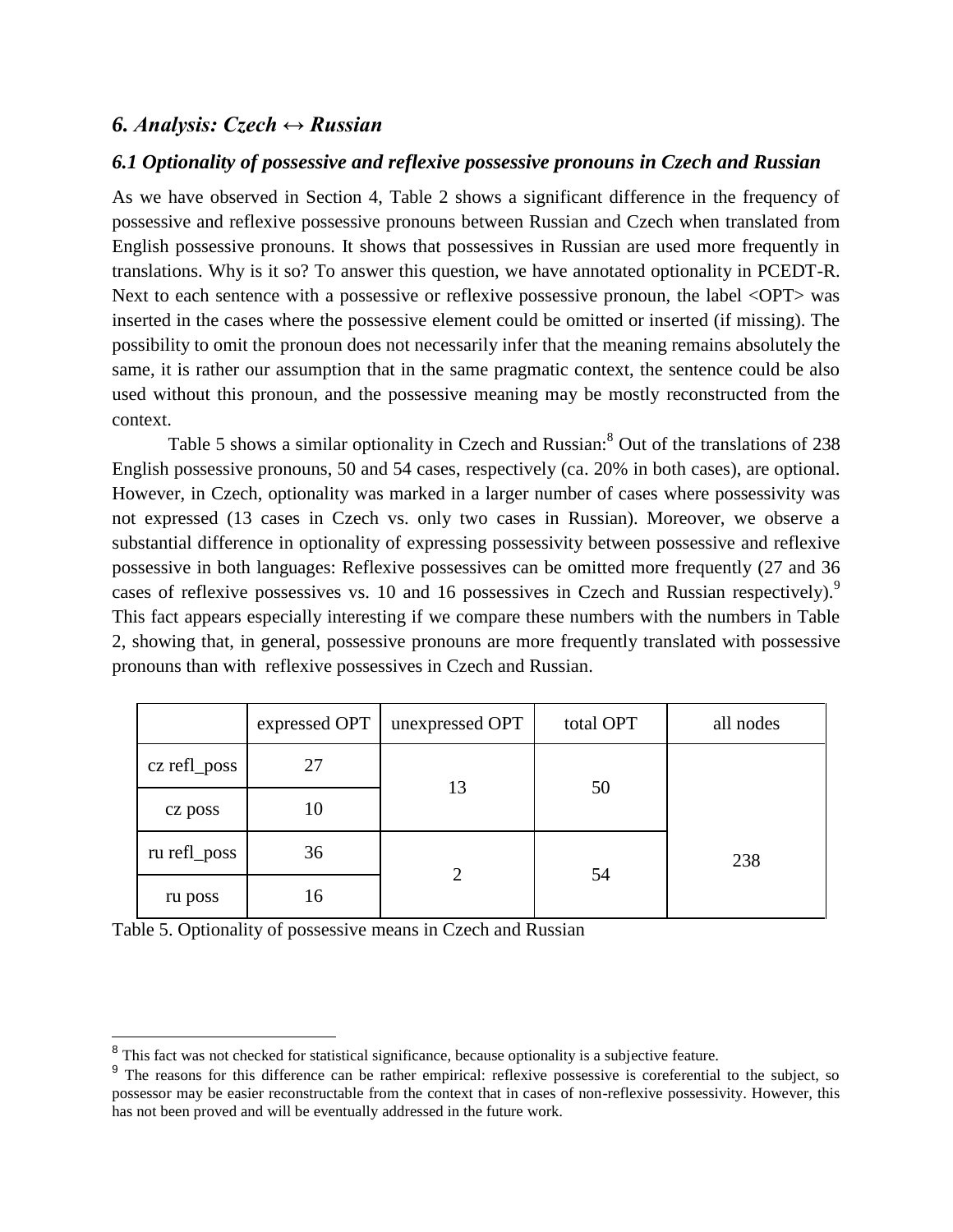A possessive pronoun is obligatory in cases where it fills a valency position of the inserted predication, if it expresses the contrastive meaning (e.g. *his magazines -- many women's magazines* in Example 10) and so on.

(10) EN: *Today, Mr. Lang believes <his> magazines will offer what many women's magazines don't*. -- CS: *Dnes je Lang přesvědčen, že <jeho> časopisy nabízejí něco, co mnohé jiné ženské časopisy nemají*. - RU: *Сегодня г-н Лэнг считает, что <его> журналы предложат то, что не предлагают многие другие женские журналы*.

The possessive meaning is often lost when omitting the possessive expressive unit. In some cases it remains clear from the context, in other cases it does not, but still we suspect that there is no special need to express it. This makes our judgement about optionality rather weak and subjective. Nevertheless, we consider it to be very important as it helps us understand the graduality of this category in Slavic languages.

Analysing examples with a different degree of optionality of possessive elements in Czech and Russian, we made some assumptions that can be confirmed or refused with a larger set of data and a more thorough analysis. For example, pronouns seem to be less obligatory when defining an inalienable part of the possessum. Also, in comitative constructions (A with B) a pronoun can be dropped out easier than in coordinative ones (A and B) as in Example 11.

(11) EN: *The play concerns Teddy 's homecoming with <his> wife of six years, Ruth*. - CS: *Hra se soustředí na Teddyho návrat domů s manželkou Ruth, se kterou je již šest let*. - RU: *Пьеса повествует о возвращении домой Тэдди и <его> жены Рут, на которой он женился за 6 лет до того*.

#### *6.2 External possession in Czech and Russian*

External possession (Haspelmath, 1999) is a phenomenon where a nominal unit is syntactically encoded as a verbal dependent but semantically understood as the possessor of one of its coarguments. Krivan (2007) claims for Czech that the variability of semantic and syntactic properties of external possession constructions is higher than in other languages of the European linguistic area. We suppose that it is also higher in Czech than in Russian. Moreover, in Czech, external possession is expressed more frequently and specific steps towards grammaticalization of this phenomenon can be observed. In Czech, possessivity is often expressed by the Dative possessor *si*, which occurred in our examples parallel to English possessive pronouns, cf. Example 12.

(12) CS: *Sběratelé, kteří <si> vydělali peníze na Wall Street, se stali více a více důležitou součástí obchodu s uměním* - EN: *Collectors who have made <their> money on Wall Street have become an increasingly important part of the art business* - RU: *Коллекционеры, которые заработали <> деньги на Уолл-стрит, становятся всё более важной частью бизнеса искусства.*

Moreover, in Czech, there is a gradual shift between the Dative possessor *si* and the so-called free Dative that does not contain the possessive meaning anymore (see Example 13 of colloquial Czech, where three datives are used at the same time). Free Dative is quite frequent in (especially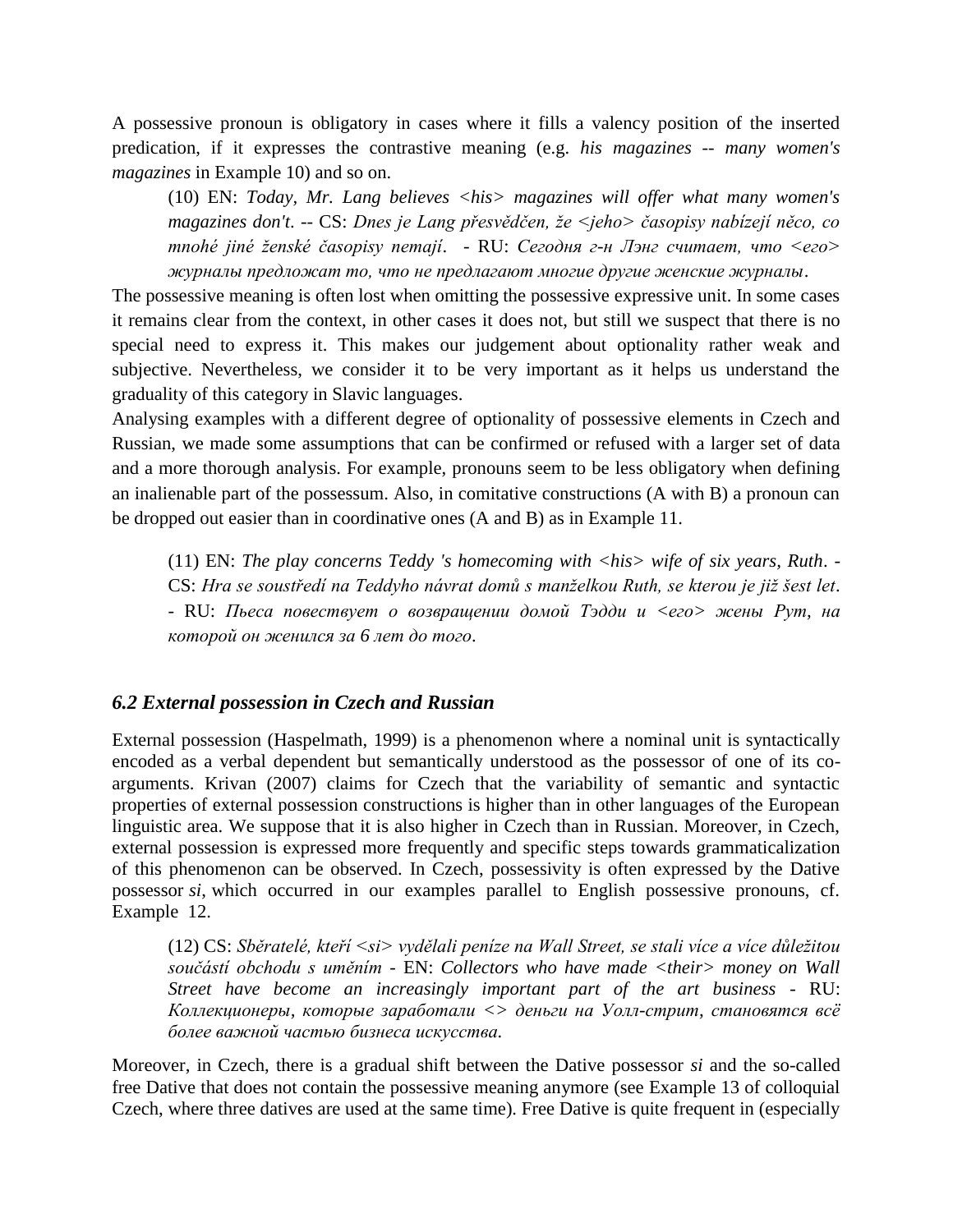colloquial) Czech, but the borderline between possessive and non possessive meaning is not clear in many cases.

(13) CS: *Pustila jsem dceru na hory a ona <ti> <si> <mi> tam zlomila nohu*! (Jandová 1993:62, Cit. from Krivan 2007) - [lit. I let the daughter go to the mountains, and she <to you> <her> <to me> broke the leg there]

In Russian, cases where external possession is expressed with a reflexive pronoun are marginal in our data and it may be used in cases where it is supported by the valency frame, see Example 14:

(14) RU: *Жители прокладывали <себе> путь через посыпанные стеклом улицы*. - EN: *Residents picked <their> way through glass-strewn streets*. - CS: *Obyvatelé města <si> razili cestu ulicemi zasypanými sklem*.

It appears to be reasonable to address this topic in more detail. For example, it makes sense to compare the frequency of Czech *si* with the possessive meaning in translated and original texts. We assume that in original texts the frequency will be higher, because the meaning of this particle is synthesized with more difficulties when translating from English. Making such analysis, one should also take into account the statistical significance of the output results, as well as to consider the reasonable extent of subjectivity by judging the meaning of the reflexive *si* in Czech. As was already stated in a number of theoretical studies (see e.g. Jandová 1993, Krivan 2007, etc.) the borderline between possessive and other meanings of *si* is very unclear. This analysis goes beyond the scope of the present work. Much work is yet to be done on the data, and the results exceed the limits of this paper.

As for Russian, the question of external possessivity has been analysed e.g. in Haspelmath (1999), Kibrik (2003) and Brykina (2005), but from a different perspective. Addressing external possessivity in Russian on the corpus data in comparison with Czech and English is part of our plans for the future.

### *6.3 Other differences between Czech and Russian*

As we have observed in Table 2, possessive and especially reflexive possessive pronouns are significantly more frequent in Russian than in Czech texts in PCEDT-R. Heretofore, we did not find enough evidence for this difference. In order to find an explanation, we prepared a questionnaire based on the classification of meanings of the Russian *svoj* presented in Padučeva (1983) and further developed in Brykina (2009) and distributed it among Czech native speakers. We further applied our findings to the study of the parallel data in PCEDT-R. We believe that this aspect deserves a thorough analysis, but the limitations of this paper do not allow us to address all our findings in detail. In what follows, we only point out certain general areas. We found three notable groups of differences:

1. Unlike Russian, the Czech *svůj* does not have a distributive meaning. In Russian, the distributive meaning of *svoj* is frequent and is often combined with the basic possessive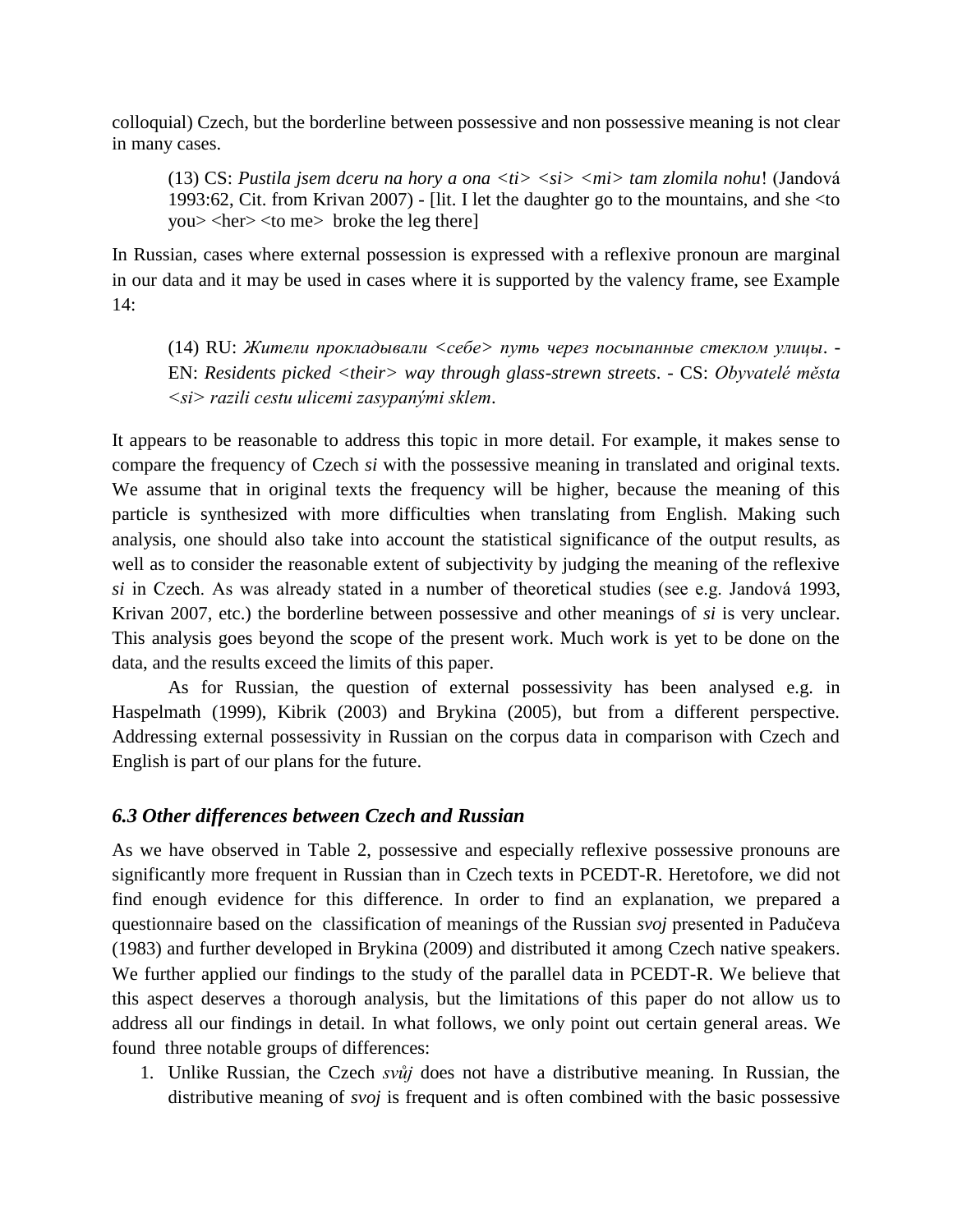meaning. In such cases, Czech expresses possessivity externally, basically with the adjectives "*vlastní*" ("*own*"), "*jiný*" ("*different*"), etc.:

(15) RU: *Каждая книга оставляет в памяти свой след. /* CS: *Každá kniha zanechává v paměti jinou vzpomínku. /* [lit. EN: *Every book leaves a different trace in the memory.*] (constructed)

2. Unlike Russian, the reflexive possessive pronoun *svůj* is not common in the nominative case in Czech. In such cases, the adjective "*vlastní*" ("*own*") is used:

> (16) CS: *Vlastní byt je lepší než nájemní /* RU: *Своя квартира лучше, чем съемная.* [lit. EN: *Own flat is better than a rented one*.] (constructed);

> (17) CS: *Vlastní zájmy mají přednost /* RU: *Cвои интересы предпочтительнее.*  [lit. EN: *Own interests take priority*.] (constructed)

3. The use of possessive and reflexive pronouns differ in their "secondary functions", such as the meaning close to the definite or indefinite (Example 18) article. Brykina (2009:134) also mentions a number of cases where possessive pronouns rather have a discursive than a grammatical function. Some meanings of *svoj* are close to phraseological, lose their primary possessive meaning and are expressed by other means in Czech.

> (18) CS: *Tato věta má jistou logiku./* RU: *В этом предложении есть своя логика.* [lit. EN: *This sentence follows a specific logic*.]

4. The use of reflexive possessive pronouns both in Czech and Russian has certain restrictions on the animacy of its antecedent (see e.g. Padučeva 1983 for Russian; for Czech, we did not find it described). However, these restrictions are very subtle, often allowing both variants with different stylistic or grammatical preferences.

> (19) CS: *Cestovní mapa se <svým> příslibem rychlých úspěchů* [...] *motivuje Palestinskou samosprávu , aby zajistila trvalou bezpečnost pro Izraelce . /* RU: *Путь урегулирования, с <его> обещанием быстрых результатов [...] обеспечивает стимулы для властей Палестины обеспечить израильтянам безопасность на долговременной основе. /* EN: *The roadmap, with its promise of fast achievements* [...] *provides incentives for the Palestinian Authority to deliver security for Israelis on a sustained basis.*

5. There is some competition between personal and reflexive possessives in syntactic constructions with embedded (explicit or implicit) predicates. As addressed in theoretical work concerning the topic (see e.g. Padučeva 1983, Panevová 1986), such cases create the potential coreferential ambiguity of the reflexive possessive pronouns, so there is a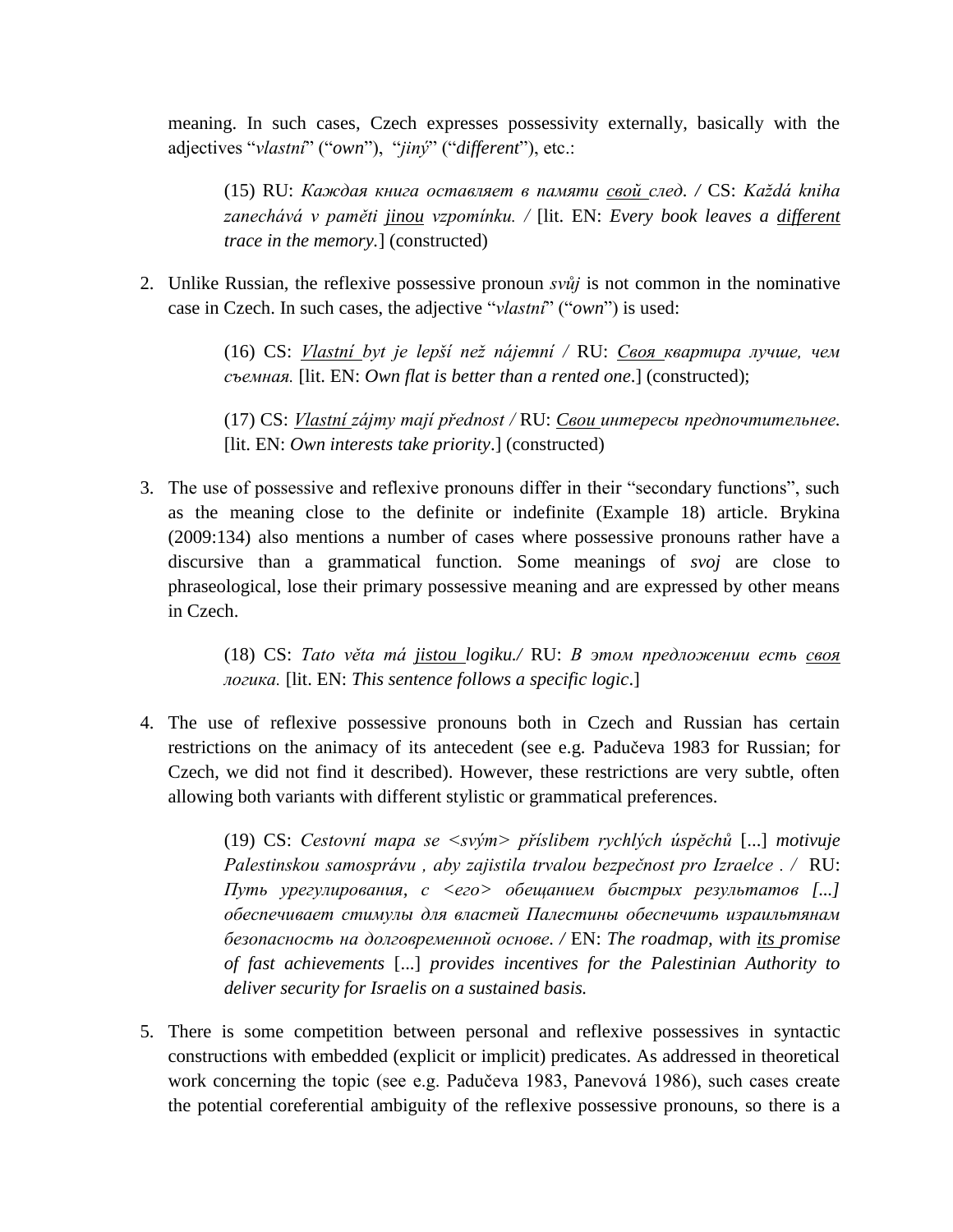tendency to use personal possessives or other means instead. However, these tendencies may be different or they may have a different degree of obligatoriness in Czech and Russian. We have also an (yet unproven) notion that Czech has a tendency to use the reflexive possessive in embedded predicate constructions more frequently than Russian. However, this is a topic to be addressed in more detail in the future.

# *7. Translated and original texts*

The fact that Czech and Russian texts in PCEDT-R have been translated from English is a relatively strong factor that can influence the frequency and distribution of possessives in the target languages. As we observed in Section 6.1, in many cases possessive pronouns are optional in Czech and Russian. However, when translating an English sentence with explicitly expressed possessive pronouns, the translator tends to express them too, although they could potentially be omitted. Original texts are much more representative in this respect. Having the comparable Czech Prague Dependency Treebank (PDT 3.0; Bejček et al., 2013) and the Russian Treebank (RTB, Boguslavsky et al., 2000) at our disposal, we computed the frequency of possessive and reflexive possessive pronouns on a subcorpus of 1078 sentences (the same number of sentences as in PCEDT-R) in these two corpora. The results are presented in Table 6.

|                              | poss         | refl_poss |  |
|------------------------------|--------------|-----------|--|
| English original (PCEDT-R)   | $238$ (poss) |           |  |
| Czech translated (PCEDT-R)   | 92           | 80        |  |
| Czech original (PDT)         | 65           | 45        |  |
| Russian translated (PCEDT-R) | 112          | 83        |  |
| Russian original (RTB)       | 104          | 93        |  |

Table 6: Possessive and reflexive possessive pronouns in 1078 sentences in original and translated texts

The results are surprising: The difference for the frequency of pronouns in original and translated texts is higher in Czech than in Russian. The situation in Russian is similar for original and translated texts, the reflexive possessive pronoun *svoj* is even slightly more frequent in original texts (93 and 83 cases respectively). On the contrary, in Czech, both possessive pronouns and *svůj* are much more frequent in translations. For possessive pronouns, there is almost a 30% difference (92 vs. 65 cases) and for *svůj* it is even higher (80 vs. 45). The most probable reason for such difference is that the Czech *svůj* lacks the distributive and some other secondary functions which are quite frequent in Russian (see Section 6.3). However, in any case, it gives us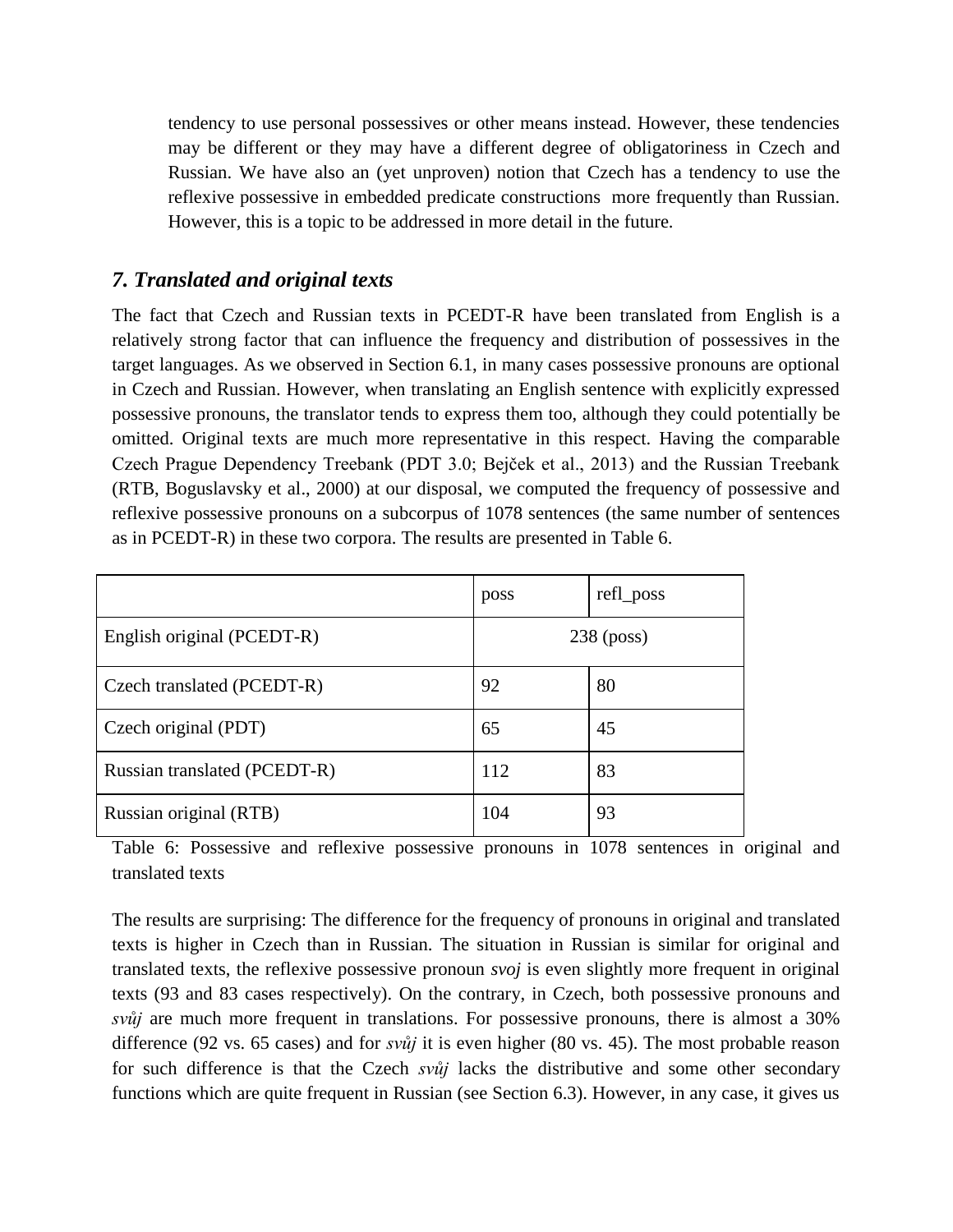important information of another kind: Possessive elements are actually more frequent in Russian than in Czech, which is reflected in statistics for both original and translated texts.

The numbers in Table 6 also explain the observation from Section 6.1 that the Czech translation of PCEDT-R contains more cases where possessivity was not expressed but could be expressed, i.e. it was marked as optional when annotating optionality: If both options were possible – either to express possessivity or to omit it – Czech is more "economical" than Russian and tends rather not to express (especially reflexive) possessivity.

The factor of translations of the texts in our data deserves a more thorough analysis. It appears from the examples that in some cases a translated sentence contains possessive or reflexive possessive elements that would not be used in original texts, but on the other hand, there is no optionality in the narrow sense. Also, syntactic structure inducing translations with possessive pronouns exceed the limits of this paper and will be addressed in more detail in the future.

#### *8. Conclusion*

We have presented a corpus-based analysis of the use of possessive and reflexive possessive pronouns in the Prague Czech-English-Russian (PCEDT-R) parallel corpus. We have calculated the statistics of correspondences and analysed some tendencies that these statistics exhibit.

The created parallel data let us address differences in the expression of possessivity in the analysed languages more precisely. The statistics of pronoun correspondences in English, Czech and Russian and the interchangeability of English possessive pronouns with the definite article *the* proved the hypothesis of an existing correlation between the category of definiteness and the use of possessive pronouns. Furthermore, we analysed the differences between the use of possessive and reflexive possessive pronouns in Czech and Russian.

We believe that our findings may be interesting both from the theoretical and computational perspectives. From the perspective of computational linguistics, searching for rules of expressing possessivity helps us find and verify specific features in text that can be further used as background knowledge for the development of a multilingual tool for coreference and anaphora resolution; also, for machine translation, it is important to know which possessive pronouns should or should not be translated into Czech and Russian. From the theoretical point of view, our research contributes to contrastive comparative analysis of typologically related (Czech and Russian) and more distant (English vs. Czech & Russian) languages. The knowledge acquired by such comparison not only gives us the typologically relevant information in general but also an opportunity to know more about each separate language. For example, by comparing the specificity of use of possessive pronouns in Czech with Russian, we can understand more about each of these languages.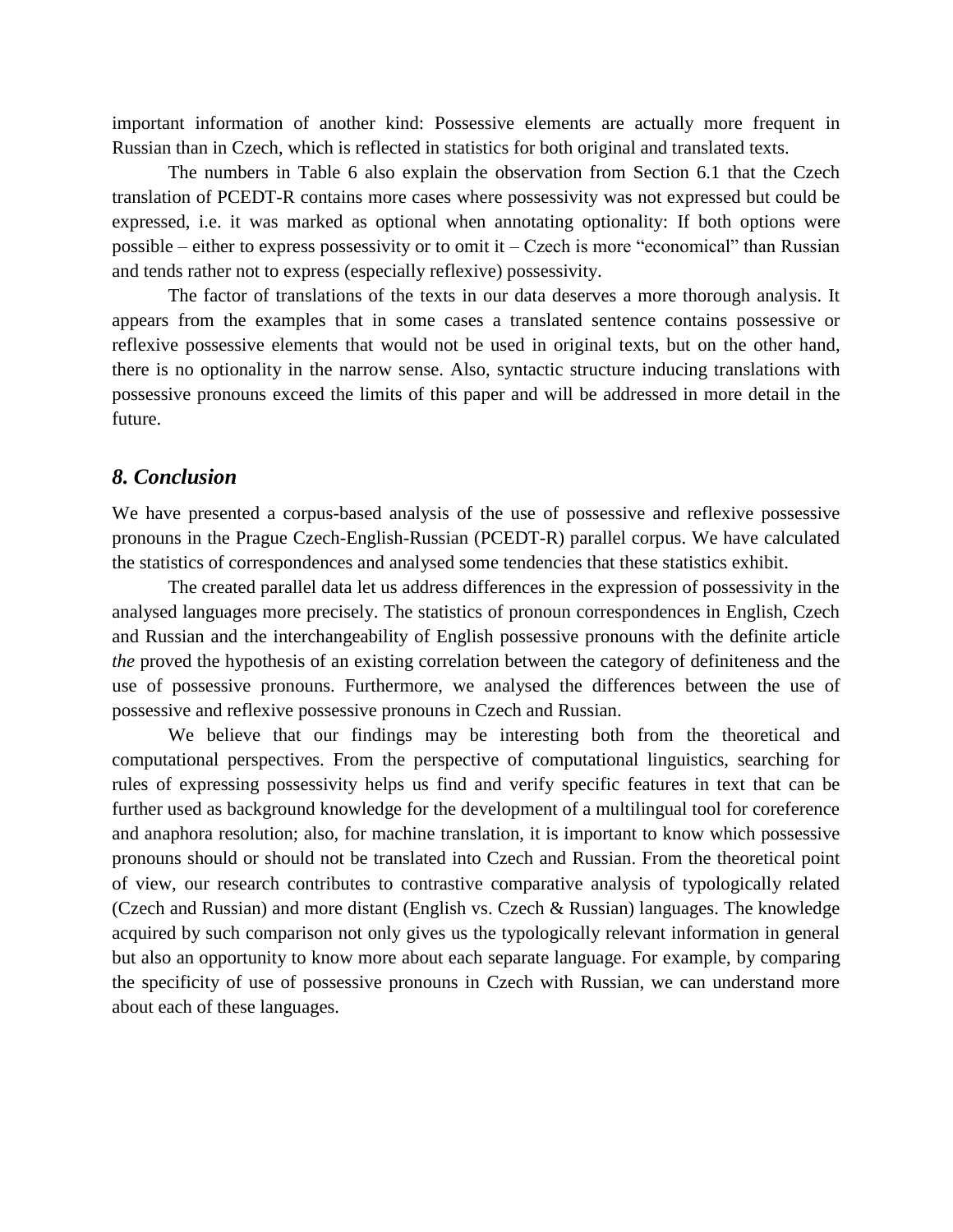## *9. Acknowledgement*

We acknowledge the support from the Grant Agency of the Czech Republic (grant 16-05394S). The work on this project was (partially) supported by the grant "Multilingual Corpus Annotation as a Support for Language Technologies" (LH14011, Ministry of Education, Youth and Sports). This work uses language resources developed, stored and distributed by the LINDAT/CLARIN project of the Ministry of Education, Youth and Sports of the Czech Republic (project LM2015071).

# *References*

Bejček E., Hajičová E., Hajič J., Jínová P., Kettnerová V., Kolářová V., Mikulová M., Mírovský J., Nedoluzhko A., Panevová J., Poláková L., Ševčíková M., Štěpánek J., Zikánová Š. (2013), Prague Dependency Treebank 3.0. Data/software, Charles university in Prague, MFF, ÚFAL, Prague, Czech Republic, http://ufal.mff.cuni.cz/pdt3.0/

Boguslavsky I.M., Grigorieva S.A., Grigoriev N.V, Kreidlin L.G, Frid N.E. (2000). Dependency Treebank for Russian: Concepts, Tools, Types of Information. Proceedings of the 18th Conference on Computational Linguistics. Vol 2, Saarbrücken, pp. 987-991.

Brykina, M. (2005), Types of constructions with an external possessor in Russian. [Tipy konstrukcij s vneshnim posessorom v russkom jazyke.] Computational Linguistics and Intellectual Technologies: Proceedings of the International Conference "Dialogue 2005" [Komp'yuternaya Lingvistika i Intellektual'nye Tekhnologii: Trudy Mezhdunarodnoy Konferentsii "Dialog 2005"].

Brykina, M. (2009), Coding the possessivity (corpus-based study of Russian) [Jazykovyje sposoby kodirovanija possessivnosti (na materiale korpusnogo issledovanija russkogo jazyka]. Ph.D. thesis, Moscow.

Čmejrková S. (1998), Syntactic and Discourse Aspects of Reflexivization in Czech. In: Hajičová, E. (ed.): Issues of Valency and Meaning, Prague, pp. 75-37.

Daneš F., Hausenblas K. (1962), Personal and reflexive possessive pronouns in Czech [Přivlastňovací zájmena osobní a zvratná ve spisovné češtině], Slavica Pragensia 4, 191-202.

Dočekal M. (2000), Reflexive possessives in Czech linguistics [Posesivní reflexivum v bohemistice], Studia minora facultatis philosophicae universitatis brunensis, Brno, pp. 47-59.

Fed'ko E. (2007), Non-canonical control of the reflexive pronoun in Russian [Nekanonicheskij] kontrol refleksivnogo mestoimenija v russkom jazyke], Master Thesis, MSU, Moscow.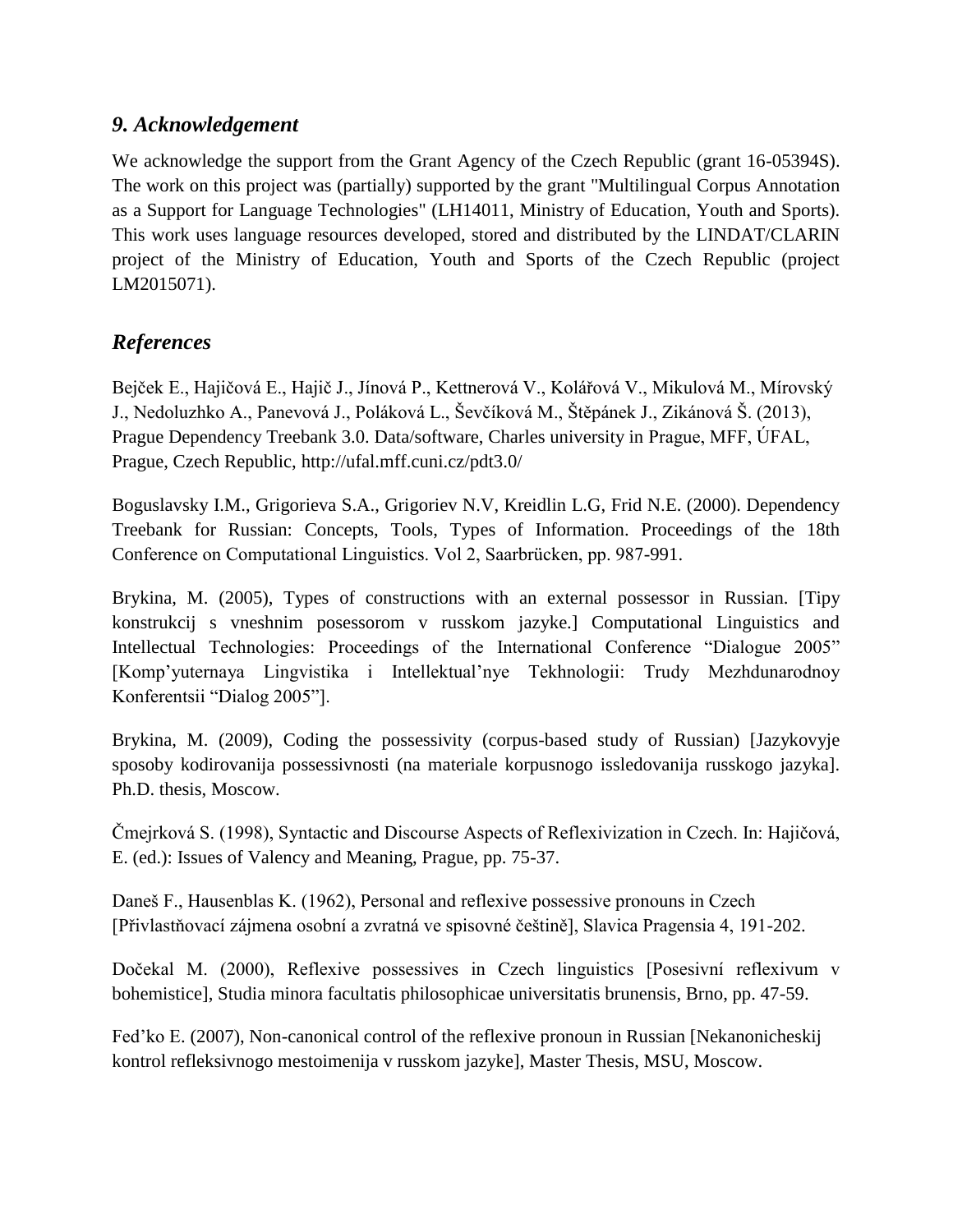Gebauer J. (1890), Czech grammar for schools and teaching institutes [Mluvnice česká pro Školy střední a ústavy učitelské], Prague.

Hajič J., Hajičová E., Panevová J., Sgall P., Bojar O., Cinková S., Fučíková E., Mikulová M., Pajas P., Popelka J., Semecký J., Šindlerová J., Štěpánek J., Toman J., Urešová Z., Žabokrtský Z. (2012), Announcing Prague Czech-English Dependency Treebank 2.0. Proceedings of the 8th International Conference on Language Resources and Evaluation (LREC 2012), European Language Resources Association, İstanbul, pp. 3153-3160.

Haspelmath M. (1999, External Possession in a European Areal Perspective. ln: Payne, D. L., Barshi, I. (eds.) External Possession, Amsterdam: Benjamins, pp.109-135.

Kibrik A.E. (2003) External possession in Russian [Vneshnij possessor v russkom jazyke]. In: Kibrik A.E. Constants and variables in Russian [Konstanty i peremennyje jazyka], Sankt Peterburg, pp. 307-319.

Křivan J. (2007), External possession in Czech in typological and areal perspective [Externí posesivita v češtině: v typologické a areální perspektivě], Master's thesis. Prague, Charles University in Prague.

Marcus M., Santorini B., Marcinkiewicz M.-A., Taylor A. (1999), Treebank-3 LDC99T42. Philadelphia: Linguistic Data Consortium. Available online: https://catalog.ldc.upenn.edu/LDC99T42.

Novák M., Nedoluzhko A. (2015), Correspondences between Czech and English Coreferential Expressions, Discours: Revue de linguistique, psycholinguistique et informatique., Vol. 16, Caen, France, pp. 1-41.

Padučeva E. (1983), Reflexive pronoun with indirect antecedent and the semantics of reflexivity [Vozvratnoje mestoimenije s kosvennym antecedentom i semantika refleksivnosti], Semiotika i informatika, nr. 21, pp.3-33.

Padučeva E. (1985). The statement and its relation to reality (referential mechanisms of the semantics of pronouns) [Vyskazyvanije i jego sootnesennost s dejstvitelnostju (referencialnyje aspekty semantiki mestoimenij)], Moscow.

Panevová J. (1986), About reflexive pronominalisation in Russian [K voprosu o refleksivnoj pronominalizacii v češskom jazyke], Linguistische Arbeitsberichte 54/56, pp. 44-56.

Svoboda K. (1880), Debate on the use of personal, possessive and reflexive pronouns in shortened compound sentences [Rozprava o užívání osobných, přisvojovacích a zvratných náměstek v souvětích zkrácených], Časopis českého muzea 54, pp. 124-142.